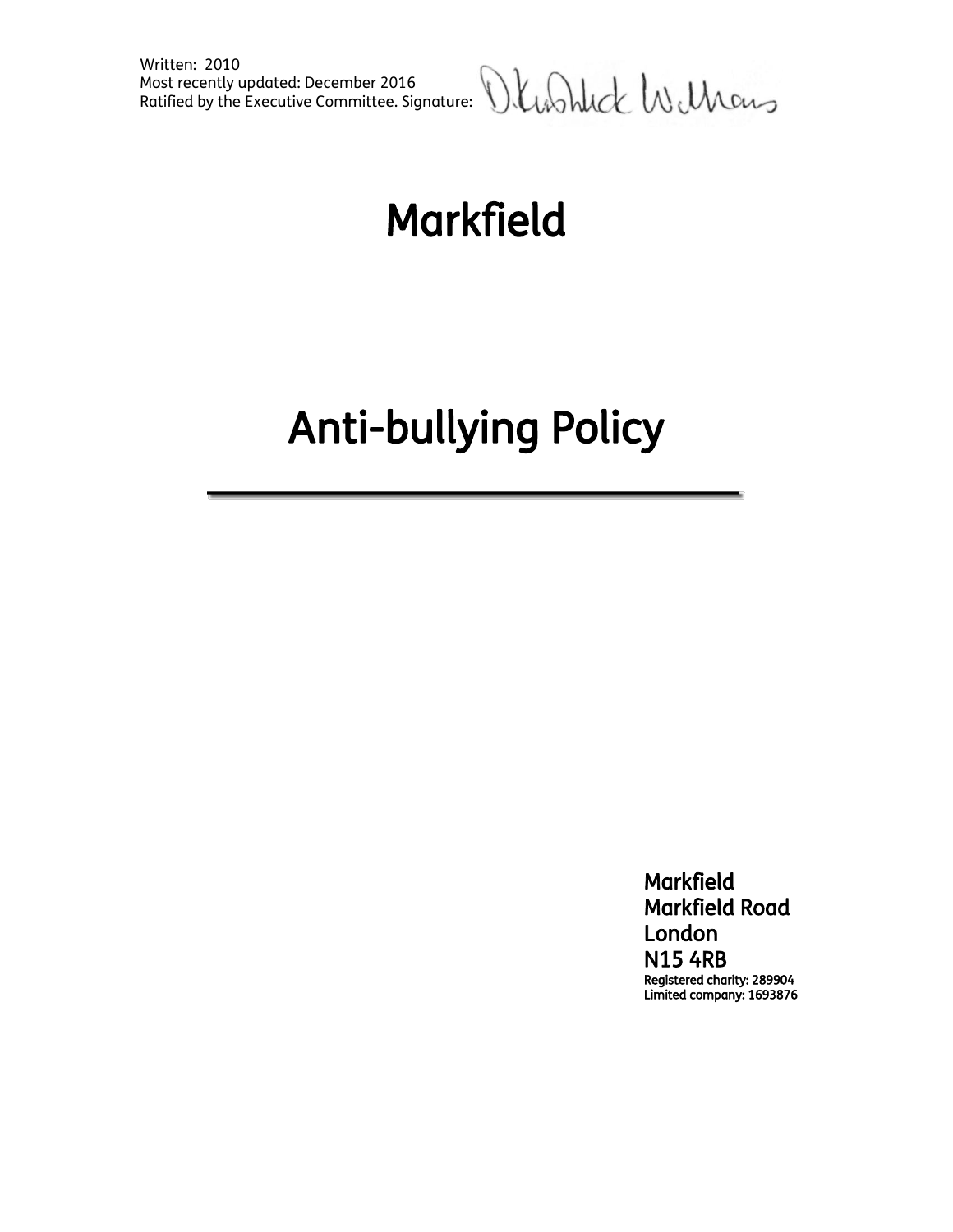## Anti-bullying Policy Statement

At Markfield we believe that everyone has the right to play, socialise and work in an environment where they feel safe and happy. Everyone has the right not to be bullied. We are committed to preventing bullying and to dealing with it. We want to empower our service users and help them to develop ways of preventing and stopping bullying.

If bullying does occur Markfield service users should be able to tell and know that bullying behaviour will be dealt with promptly and effectively. We are a *telling* organisation. This means that anyone who knows that bullying is happening is expected to tell the staff.

This policy will be reviewed annually by the Play Development Manager, with the involvement of Executive Committee members, staff and service users.

#### What do we mean by 'bullying'?

The Anti-Bullying Alliance (ABA) website defines bullying as:

"The repetitive, intentional hurting of one person or group by another person or group, where the relationship involves an imbalance of power"

Bullying can happen either face to face or online/by phone. Cyberbullying is bullying via electronic means. This can happen through a range of online or mobile services such as text, email, social networking sites, video–hosting sites, messenger, photo sharing services, chat, webcams, visual learning environments, and online games.

It can occur in many different forms for example: it can be verbal (using words), non-verbal (without words), physical (using actions), or emotional (playing on someone's emotions). It can be direct action (like physical violence) or indirect action (such as deliberately leaving someone out).

Some examples of bullying are:

- Hitting, kicking, punching, spitting
- Insulting someone's family (e.g. "Your mum ...")
- Racist bullying insulting someone because of their skin colour, culture, religion, or where they or their family come from.
- Homophobic bullying using words like "gay", "poof", "lesbian" as a term of abuse.
- Ignoring someone and deliberately leaving them out of groups.
- Making someone do something they don't want to do, or stopping them from doing what they do want to do.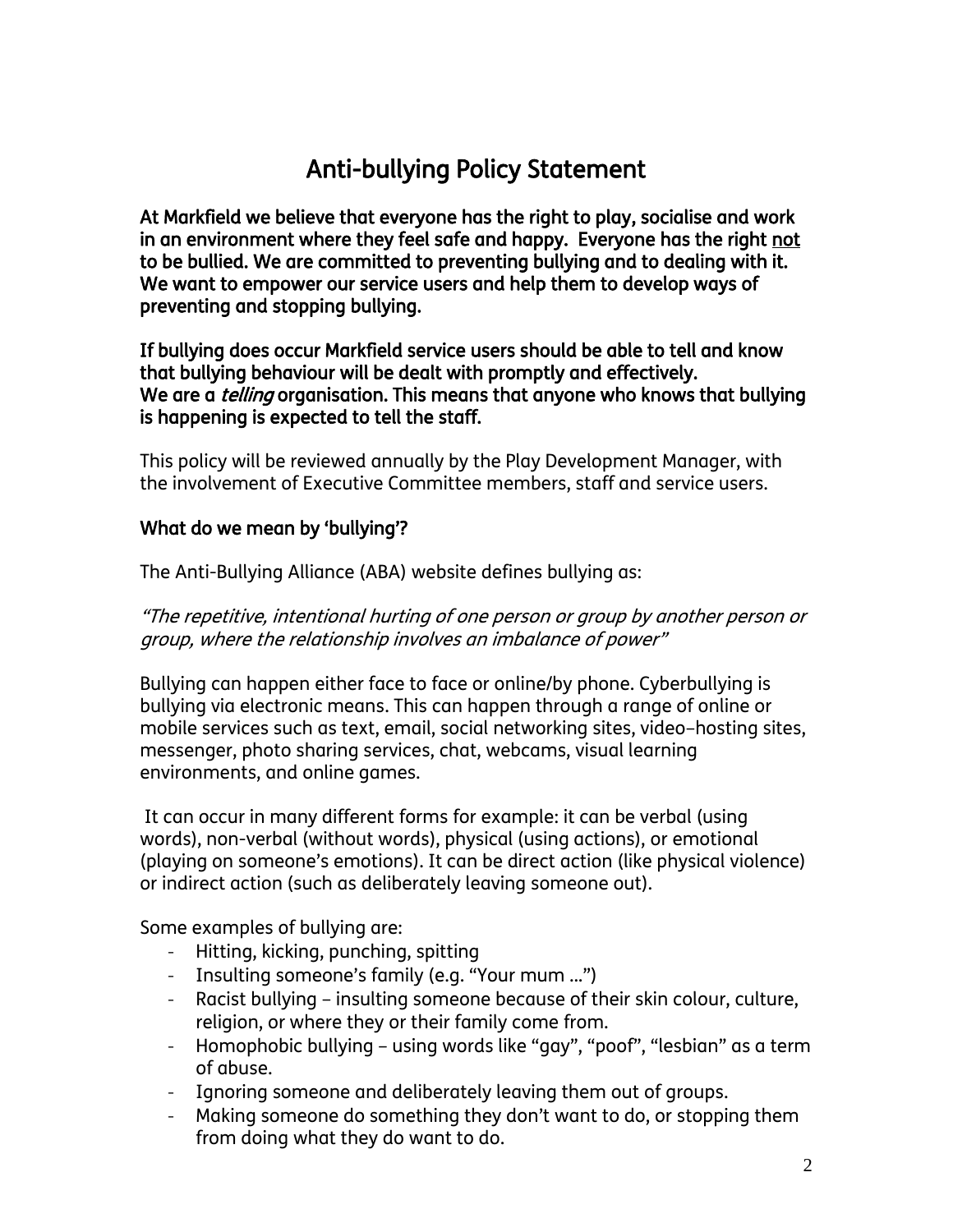- Malicious text messages, 'sexting', posting personal information online without consent.
- Making fun of someone because they find certain things difficult.
- Making fun of someone because of how they look or behave.
- Generally making a person feel bad about themselves.

Not all disagreements or arguments between people are necessarily 'bullying'. It's OK to have a difference of opinion with someone and to tell them what your view is – this is not the same as bullying them. When it does become bullying is if someone is deliberately trying to make another person feel bad.

#### Why do people bully?

In order to prevent or stop bullying it is important to understand why bullying happens. Some reasons why people bully are:

- They are being bullied or have been bullied themselves and want to take out their anger and frustration on someone else.
- The person they pick on annoys them or unsettles them in some way.
- They have seen people they respect use bullying behaviour as a way of getting what they want.
- They have never been told that this behaviour is wrong.
- They feel pressurised into acting that way by other people.
- They have been labelled as "a bully" and feel that nobody expects any different from them.

### Advice for service users and parents/carers:

#### What to do if you are being bullied:

If you are being bullied by someone at Markfield, or if you see someone else being bullied:

- Tell the person doing the bullying to stop.
- If you don't feel able to do this, or you have tried but it hasn't worked, then tell a member of staff.
- Or you can tell another adult that you trust (e.g. parent, teacher) and ask them to tell us.
- Try not to let yourself be provoked into retaliating with physical or verbal violence – this will not help and will just make the situation more serious.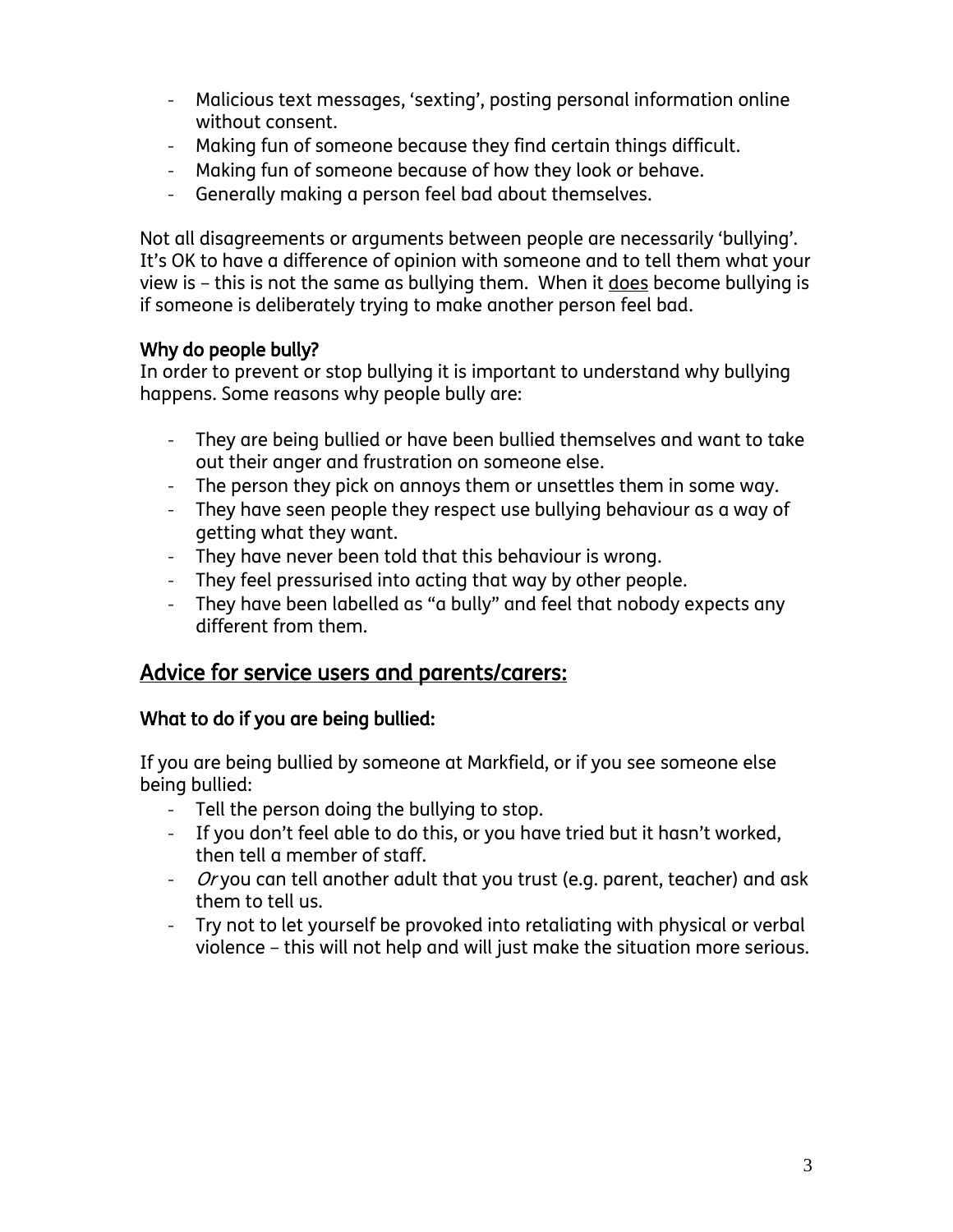#### Advice for parents & carers:

If your child tells you that they are being bullied at Markfield please let us know. We will investigate what has happened and we will consult with you about what action we will take to deal with it. If you are not satisfied about the way we have dealt with it, you may take this up under our complaints policy.

If your child is involved in serious or persistent bullying at Markfield we will discuss this with you and we will consult you about what action we can take to help your child to stop the bullying.

### Guidelines for staff and volunteers

#### Prevention of bullying:

We aim to create an environment at Markfield where bullying is prevented by doing the following:

- Making service users aware of the Code of Conduct they are expected to abide by.
- Staff and volunteers are expected at all times to model the kind of behaviour we want – being aware of and respecting other people's feelings.
- Staff will discuss the key points in this policy with service users to make them aware that bullying is not tolerated at Markfield.
- Service users do not normally have access to the internet at Markfield. On occasions where a planned activity involves the internet, service users will be supported by a member of staff at all times.
- Children and young people are discouraged from using their phones on sessions at Markfield.

#### Dealing with bullying:

- Listen to service users when they tell you about bullying.
- Be alert to observe if a situation may be possibly developing into bullying.
- Where a situation is escalating and it is clear that service users are not able to resolve things themselves, staff should intervene.
- Staff should speak to those involved to find out what has happened and why.
- Remember that the person who has been accused of bullying has the right to put their side of the story too.
- Staff should take care that not all the attention is focused on the person doing the bullying - it is very important for staff to clearly acknowledge the feelings of the person who has been hurt or upset and for staff to let them know that the bullying is not OK, and action will be taken to ensure that it doesn't happen again.
- Where a service user has lost their temper they may need time out on their own to calm down. Do not insist that they speak to you about what